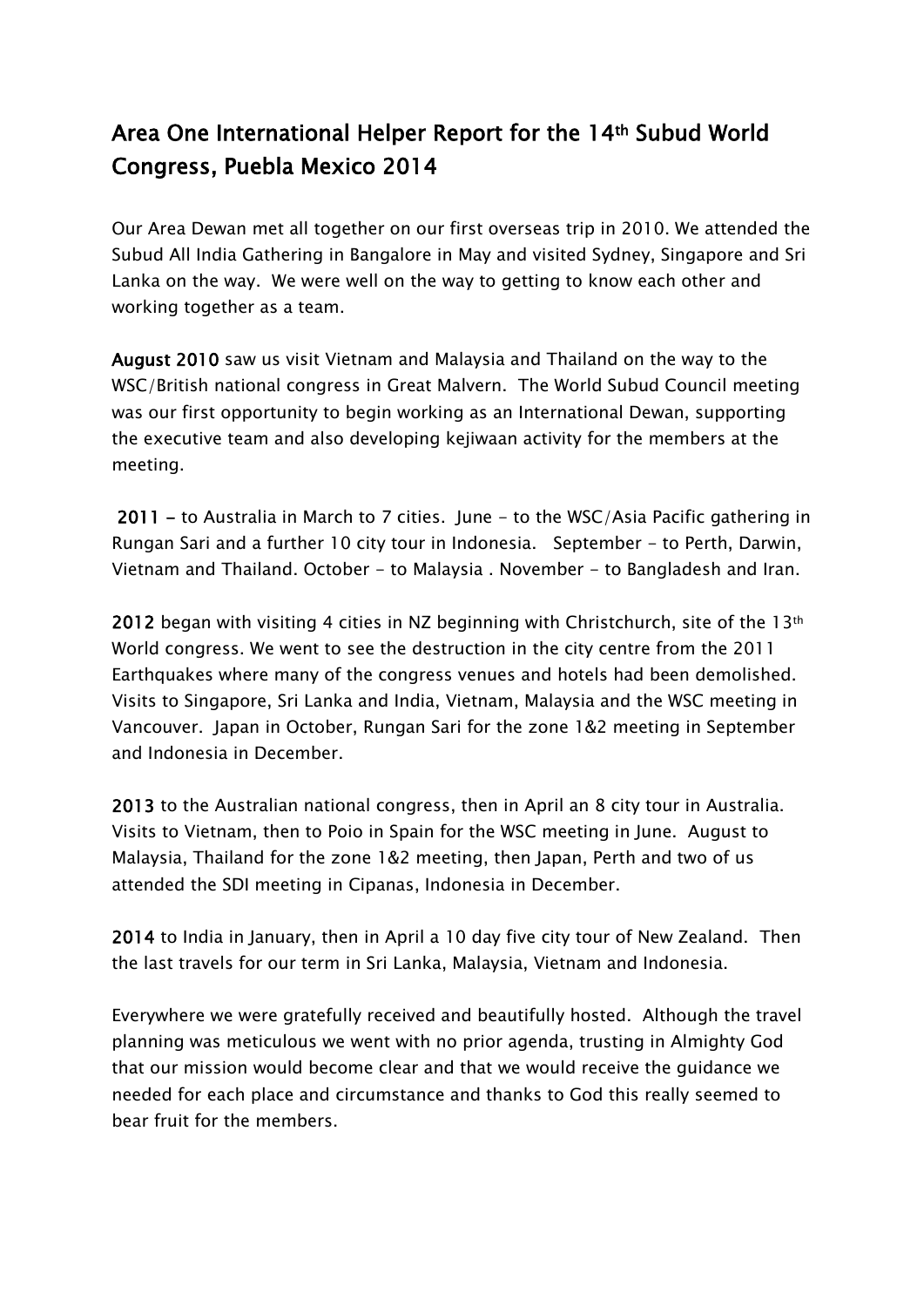Sometimes the IH's are seen as a trouble shooting team and indeed we met many groups that had problems. It is due to God's grace that, in some places at least, our visits seemed to provide the impetus to make beneficial changes. Each of the Dewan members seemed to bring a strength or gift to the job, and we worked very well and harmoniously together, which made our travels very rich and enjoyable.

In the countries that we were able to visit more than once we saw changes and improvements in the groups. Although some of the visits were very short, sometimes only for an evening, the hosting group always provided delicious refreshment and members came far distances to join the meetings. Often crowded and hot we somehow always had room and time for what really needed to be done and said, and the meetings invariably finished with that close family feeling and a sense of gratitude for the opportunity given to meet and help our brothers and sisters together.

Even though we sometimes met with dangers (lightening storms in Sri Lanka, earthquakes in New Zealand) and difficulties (illness and delays) on our travels we all of us came through safely. It was all extremely worthwhile and a time of special grace that none of us will ever forget, and will always feel grateful to have had the chance to be part of.

"Yes, I read Bapak's talks from the beginning of his journey to the end, one by one, then I go through them again, also Ibu's talks, the second time but haven't got to the end yet. I don't remember them as I read them, but when the need to answer member's questions arises, the understanding comes from the talks that I've read which I can use to answer questions.

 Reading Bapak's talks this way gave me the understanding of a complete picture of all the makeup of our inner life and also helped me to become more aware of my thinking, feelings and my behaviour in my everyday life. Which makes my Latihan journey more complete." From An Dien (IH in Sydney, Australia)

"By and large, it has been a blessed and joyful experience, except for the normal human foibles which we forgive of each other. Thank you brothers and sisters for sharing this blessed journey.

 I feel very happy and fulfilled that I had been able to serve my brothers in many countries in the Area 1 region. I thank Almighty God through Bapak for granting me this priceless honour and the physical ability to travel far and wide. I thank each and everyone who has touched me so deeply in Subud." From Amarjit (IH in Kuala Lumpur, Malaysia)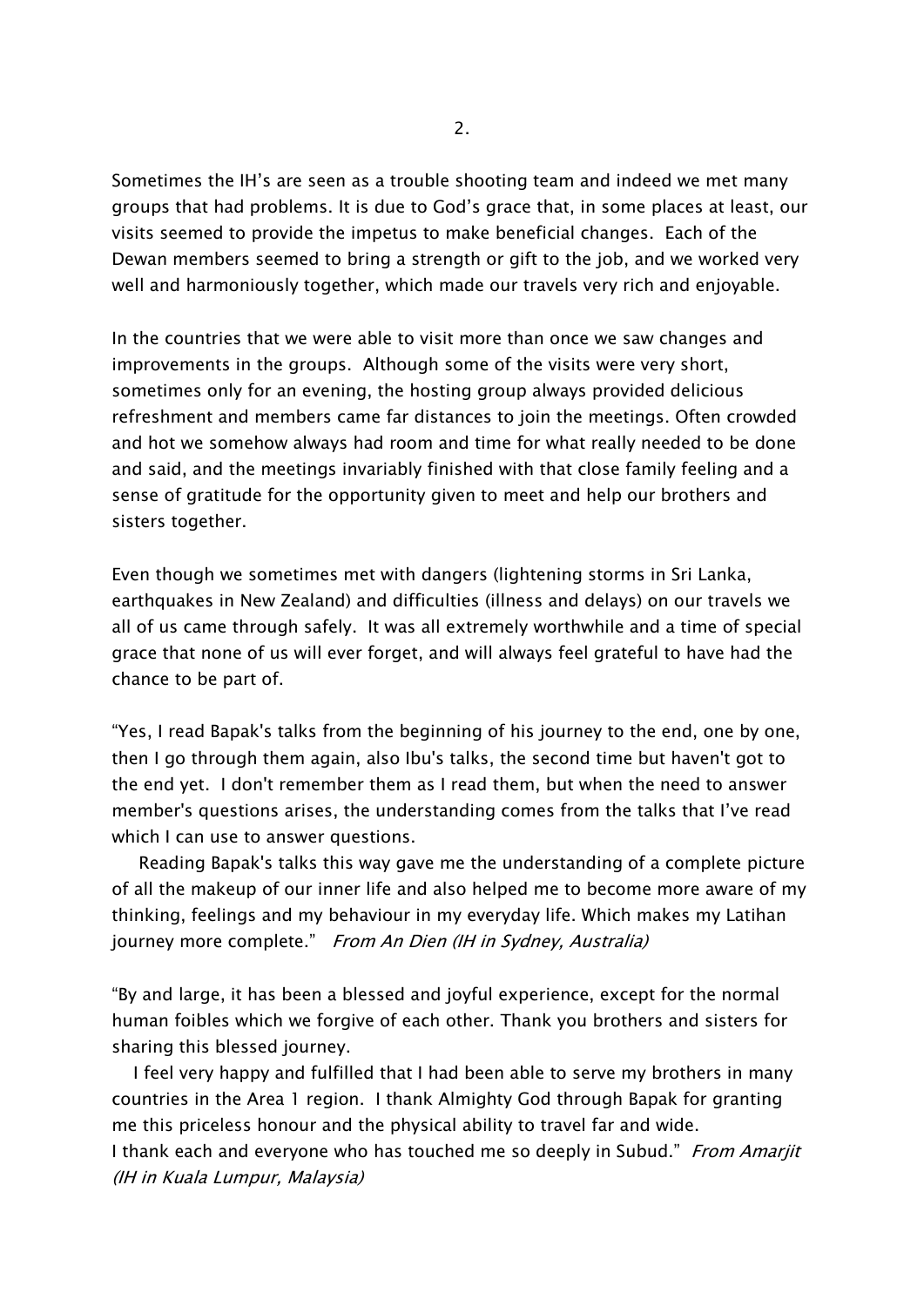"In the Kejiwaan meeting in Colombo and Bangalore, I tried to socialize the Susila Budhi Dharma book that was received by Bapak in 1952. This was meant to deliver Bapak's and Ibu's message that we should read Susila Budhi Dharma. Bapak said that we should read Susila Budhi Dharma even though we do not quite understand the meaning. He said that the understanding will come later in life. So, in this visit and in others I sang the content of the book in front of the audience." From Pak Joyowidarbo (IH in Jakarta, Indonesia)

"We were always well received by all the groups we visited and one could certainly sense a lot of respect for whatever it was that we brought. We feel our visits to the various groups in the countries were really useful most of the time and this was expressed by a number of members in many different ways.

 My personal experience in all groups was a tremendous feeling of Love which 'descended' on all of us whenever we sat together, facing each other. On my way home, I felt a great feeling of gratitude for having been there and also for the love and generosity and hospitality of all the members who looked after us in such a nice and caring manner."

From Luqman (IH in Sydney, Australia)

"Another meeting that I attend is SICA in March 2014 at Adi Puri, Jakarta. For me it is an experience by itself, to educate myself about the understanding as a whole and work with the Board closely. I was very grateful that Latifah invite me to sit at all the meetings and be there for whatever they need.

 This past four and half year I dedicated myself to IH work in the best possible way, confidence is a must in this work, confidence in yourself and your latihan, but the best part is travelling and meeting with the members and sharing the Latihan, sharing experiences is really rewarding which gives the full meaning of the work. I'm glad to be part of IH area 1 and also the whole IH Dewan.

From Isti (IH in Jakarta and Rungan Sari, Indonesia)

Some comments from members in our Area:

"When the IH's visited us and left after 5 days of latihan, discussion and testing, peace and harmony had arrived and we even had a volunteer for Chairman. Just after three days the change was noticed by one and all and those who were not regular turned up twice a day!

What had brought the change?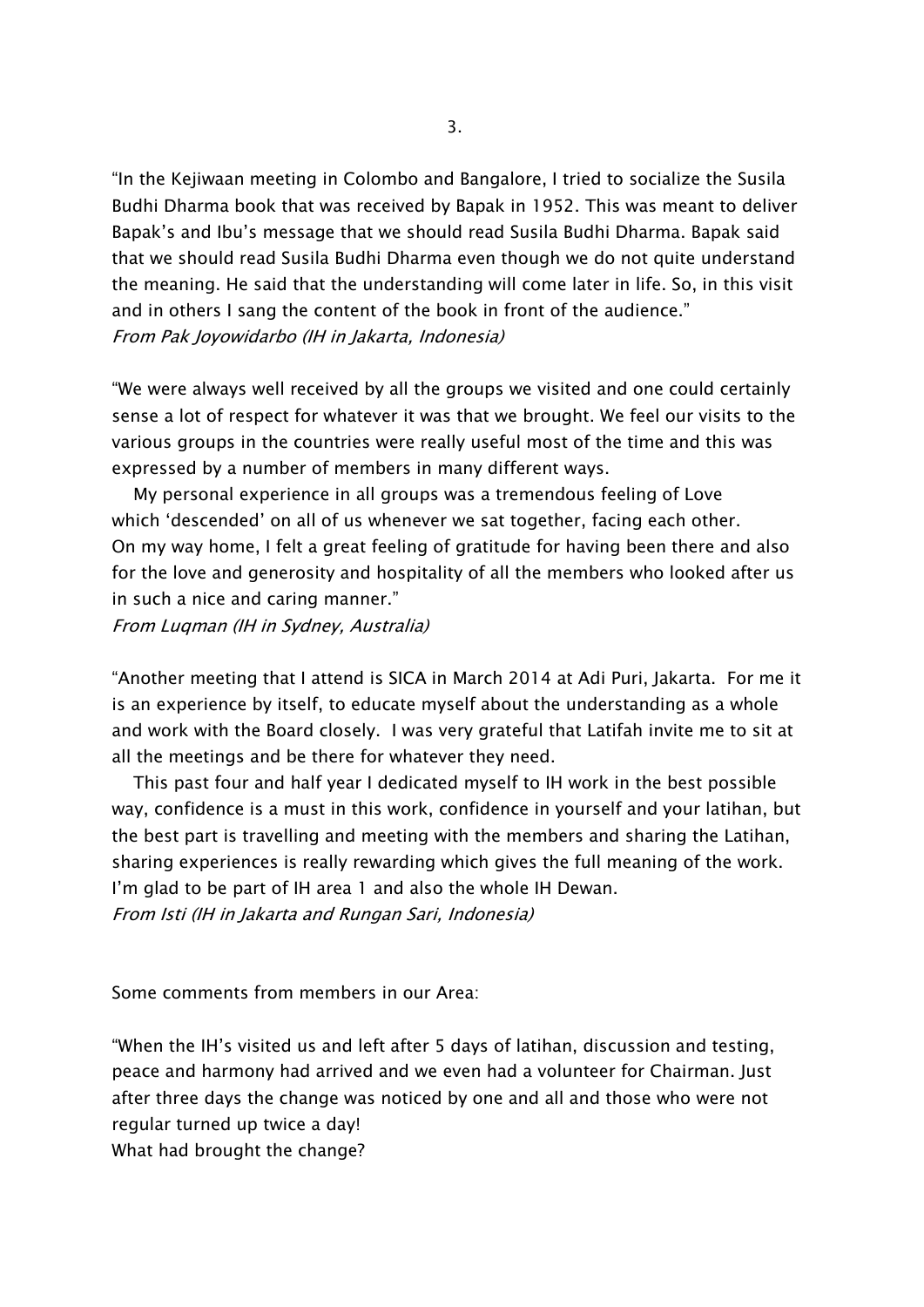Most of us attribute to the testing that was carried out by the IH that touched our inner and this was the change that had happened. There was a dramatic moment for two older members who had come for a long time for latihan and now felt movement. Then there was this member who did not understand a word of English and was overlooked, when testing was carried out it was observed he too received and had experience like the other men members." (Sri Lanka)

"Coming back to my testing experience with brother IH the other day, as usual none of the questions put forward by brother IH had any effect on me except for one which hit me like a thunderbolt. The first question was, "How was my love for God ten years ago?" and my response to the question was as usual the same as before nothing. Then came the million dollar question. "How is my love for God at this present moment?" and wow the feeling was tremendous. It hit me so hard that I became emotional and started weeping like a small child with tears running down my cheeks.

 They say proof of the pudding is in the eating, and that was proof enough for me to realise that God Almighty was with me. I only pray that I will be able to continue my Latihans diligently for the remaining days of my life, and am able to share God's grace with my brothers and sisters in Subud and all those whom I come in contact with in my daily life." *(Sri Lanka)* 

"International Helpers came to Subud.... with loves, closers, and warms as brothers and sisters in one family who were far away from home, and now meeting again together. They worked seriously, dedicatedly, patiently, cleared up our helpers' problems, and have left very good feelings and respects from us.

 We did latihan together twice a day, it was a great time for us. We gathered most of the members for doing latihan who had not done with the groups for a long time. You help us understanding each other, solving our inner matters, and finding the way to develop Subud together." (Vietnam)

"We feel it wonderful to share with you in Latihan, testing and blessing from the One Almighty God during the time we're together to such a degree that we will never forget it during our life time.

 We could really feel it through our body and our inner feeling what Subud means, how different our present inner state or Jiwa of receiving latihan regularly for some time is from that of before opening. We also could understand that body testing brings about a life to every cells and organs of our body and we are able to know